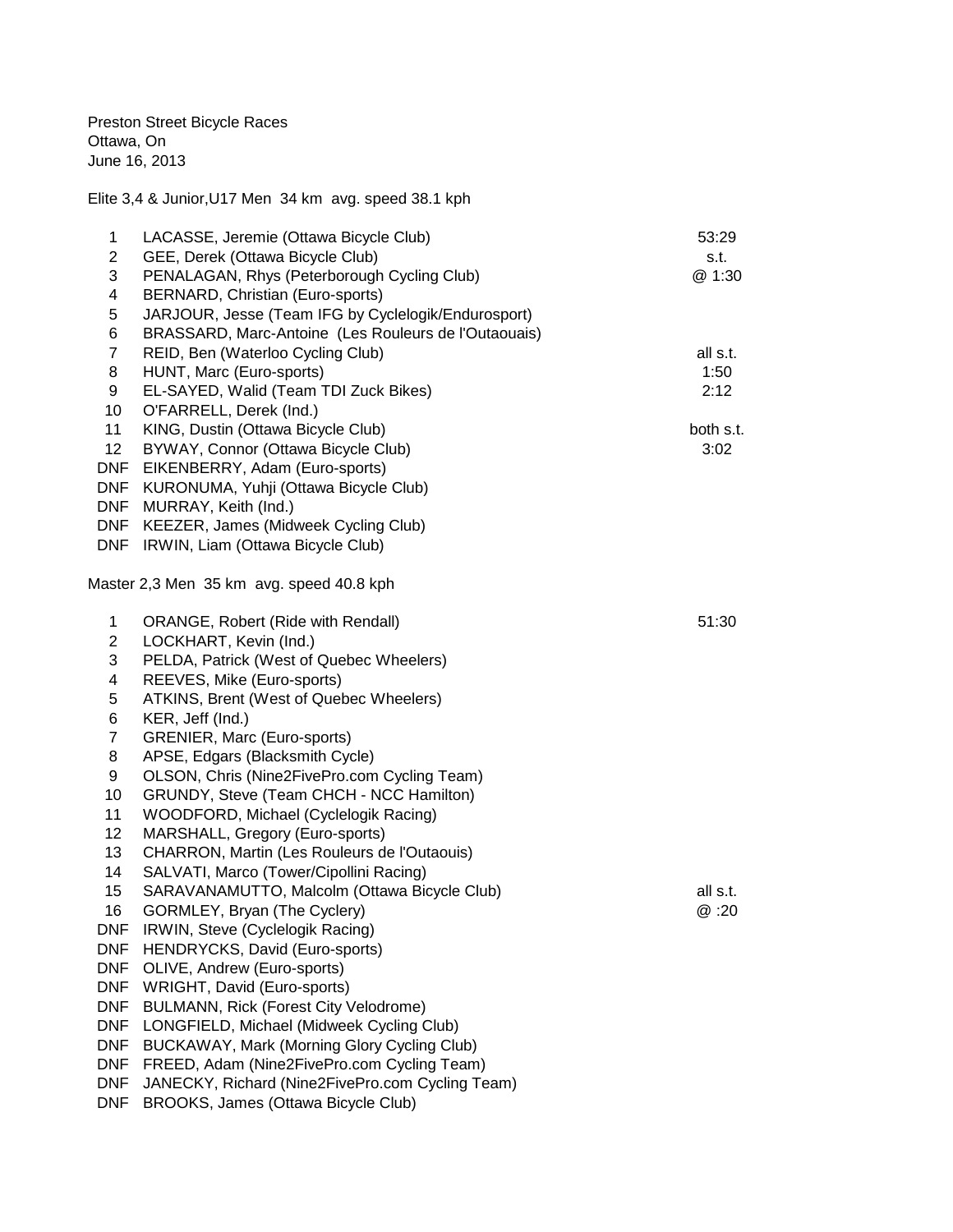- DNF BEMROSE, Robert (Ride with Rendall) DNF BRUGGER, Marcel (Ride with Rendall) DNF WEST, Anthony (The Cyclery) DNF BOURGEAULT, Rick J. (West of Quebec Wheelers) DNF CZABAN, Stefan (West of Quebec Wheelers) DNF RUDNICKI, Dave (West of Quebec Wheelers) DNF HOBSON, Darren (Oakville Cycling Club) DNF LEGGETT, Adrian (Synergy Cycle) DNF LOWE, George (Ind.) DNF BROOKS, James (The Cyclery) DNS DIOTTE, Daniel (DMD Velocity ) DNS CAMACHO, Bruce (D'Ornellas Cycling Club) DNS CHAMPOUX, Martin (Euro-sports) DNS DIAZ, Rodrigo (Euro-sports) DNS THOMAS, Steven (Euro-sports) DNS VOYER, Christian (Full Cycle) DNS DE GROOTE, Ben (Ottawa Bicycle Club) DNS BUCHANAN, Sean (Ride with Rendall) DNS METUZALS, Peter (Stevens Racing p/b The Cyclery) DNS HEWIE, John (The Cyclery) DNS SINCENNES, Andre (The Cyclery)
- DNS BOUCHARD, Patrick (Ind.)
- DNS MARTIN, Jeffrey (Ind.)
- DNS O'CONNOR, Tim (Ind.)

Elite & Master Women 32 km avg. speed 39.6 kph

| $\mathbf 1$    | FOREMAN-MACKEY, Annie (Stevens Racing p/b The Cyclery) - RWE.1  | 48:32     |
|----------------|-----------------------------------------------------------------|-----------|
| $\overline{2}$ | BERNARD, Audrey (Stevens Racing p/b The Cyclery) - RWE.1        | @:26      |
| 3              | DESSUREAULT, Catherine (Stevens Racing p/b The Cyclery) - RWE.1 | s.t.      |
| 4              | CANUEL, Karol-Ann (Vienne Futuroscope) - RWE.1                  | :30       |
| 5              | THOMPSON, Chantal (Madonna Wheelers Cycling Club) - RWE.2       |           |
| 6              | SKOREYKO, Stephanie (Infinit Canada/Cyclepower) - RWE.1         | both s.t. |
| $\overline{7}$ | GAGNON, Evelyne (Stevens Racing p/b The Cyclery) - RWE.1        | :42       |
| 8              | PROVOST, Adriane (Stevens Racing p/b The Cyclery) - RWE.1       | 3:40      |
| 9              | BLAIS, Marie-Soleil (Infinit Canada/Cyclepower) - RWE.1         |           |
| 10             | CARTMILL, Carrie (Stevens Racing p/b The Cyclery) - RWE.1       | both s.t. |
| 11             | COUTURE, Catherine (GSD Gestion Kallisto) - RWE.1               | 4:04      |
| 12             | MEYER, Lisa (Euro-sports) - RWMB                                |           |
| 13             | COURTEILLE, Anaïs (Les Rouleurs de l'Outaouais) - RWMA          | both s.t. |
| 14             | ANGELES, Robyn (Ind.) - RWE.2                                   | 5:34      |
| 15             | DEAVY, Carol (Les Rouleurs de l'Outaouais) - RWMB               | 7:04      |
| <b>DNF</b>     | SHEARER, Heather (Infinit Canada/Cyclepower) - RWE.2            |           |
| <b>DNF</b>     | GOSSELIN, Chantal (Les Rouleurs de l'Outaouais) - RWMA          |           |
| <b>DNS</b>     | BLACK, Chloe (Sabino Cycles Racing) - RWE.1                     |           |
| <b>DNS</b>     | FORTIN, Veronique (Ind.) - RWE.1                                |           |
| <b>DNS</b>     | HUMPHREY, Casey (Flirtees Cycle) - RWE.2                        |           |
| <b>DNS</b>     | BURTON, Myriam (Ottawa Bicycle Club) - RWJ                      |           |
| <b>DNS</b>     | BONHOMME, Ariane (Ind.) - RWJ                                   |           |
| <b>DNS</b>     | GAGNE, Christiane (Ind.) - RWMA                                 |           |
| <b>DNS</b>     | MAINE, Katherine (Ottawa Bicycle Club) - RWU17                  |           |
| <b>DNS</b>     | SARAVANAMUTTOO, Taylor (Ind.) - RWU17                           |           |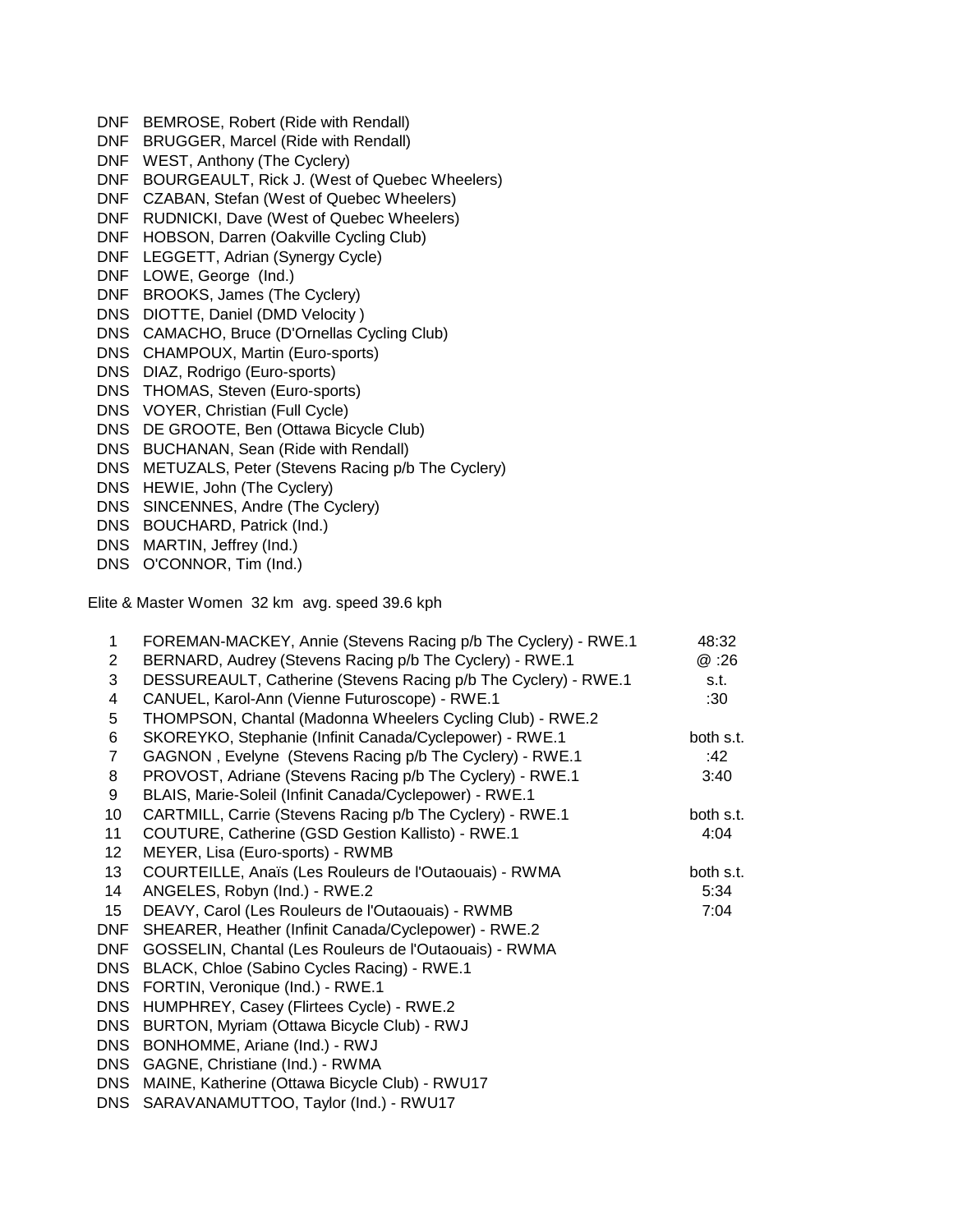## DNS PILOTE FORTIN, Hélène (Stevens Racing p/b The Cyclery) - RWE.1

Elite Men 61 km avg. speed 44.1 kph

| 1<br>$\overline{2}$ | ST JOHN, Derrick (Stevens Racing p/b The Cyclery)                                                          | 1:21:57<br>@:10 |
|---------------------|------------------------------------------------------------------------------------------------------------|-----------------|
| 3                   | SAMUEL, Travis (Jet Fuel Coffee/Norco Bicycles)<br>PERRON, Jean Sébastien (Stevens Racing p/b The Cyclery) | :17             |
| 4                   | KEEPING, Stephen (Stevens Racing p/b The Cyclery)                                                          | :22             |
| 5                   | LAMBERT-LEMAY, Simon (Garneau Quebecor)                                                                    |                 |
| 6                   | LYMAN, Erik (Equipe Veloselect)                                                                            |                 |
| $\overline{7}$      | LAPOINTE, Hugues (Opus Bikes / OGC)                                                                        |                 |
| 8                   | MORSE, Peter (OCTTO-Cervelo)                                                                               |                 |
| 9                   | BAKKER, Osmond (OCTTO-Cervelo)                                                                             |                 |
| 10                  | FREELAND, Chris (Jet Fuel Coffee/Norco Bicycles)                                                           |                 |
| 11                  | FILLION, Aaron (Ride with Rendall)                                                                         |                 |
| 12                  | O'BRIEN, Conor (Stevens Racing p/b The Cyclery)                                                            |                 |
| 13                  | PATRY, Yohan (Equipe Cycliste EKOI Devinci)                                                                |                 |
| 14                  | BOURNE, Braydon (Stevens Racing p/b The Cyclery)                                                           |                 |
| 15                  | CLARKE, Shawn (The Cyclery)                                                                                |                 |
| 16                  | HRYCAJ, Yuri (Jet Fuel Coffee/Norco Bicycles)                                                              |                 |
| 17                  | ANDREW, Ben (Euro-sports)                                                                                  |                 |
| 18                  | PURIFICATI, Justin (Martin Swiss)                                                                          |                 |
| 19                  | HANRAHAN, Mason (Ride with Rendall)                                                                        |                 |
| 20                  | BOUDREAU, Marc (Stevens Racing p/b The Cyclery)                                                            |                 |
| 21                  | CHENEY, Jason (Ride with Rendall)                                                                          |                 |
| 22                  | HOUSE, Andrew (CoachChris.ca/Ted Velikonja)                                                                |                 |
| 23                  | BYER, David (OCTTO-Cervelo)                                                                                |                 |
| 24                  | HURLEY, Bill (The Cyclery)                                                                                 |                 |
| 25                  | DALLING, Ian (The Cyclery)                                                                                 |                 |
| 26                  | BENT, Lucas (Jet Fuel Coffee/Norco Bicycles)                                                               |                 |
| 27                  | AQUINO, Brent (Team TDI Zuck Bikes)                                                                        |                 |
| 28                  | FRADET, Mathieu (Suarez - ACQ.)                                                                            |                 |
| 29                  | PROULX, Steve (Stevens Racing p/b The Cyclery)                                                             |                 |
| 30                  | MACDONALD, Warren (Nine2FivePro.com Cycling Team)                                                          | all s.t.        |
| 31                  | WAKEFIELD, Sean (Ride with Rendall)                                                                        | :32             |
| 32                  | TRAFFORD, Brian (OCTTO-Cervelo)                                                                            | :52             |
| 33                  | MASSICOTTE, Kevin (Ride with Rendall)                                                                      | :53             |
| 34                  | NG, Kenneth (RealDeal/Gears p/b Fieldgate)                                                                 | 1:22            |
| 35                  | LOEFFELHOLZ, Hans (Nine2FivePro.com Cycling Team)                                                          | 1:42            |
| DQ<br>DNF           | DAL-CIN, Matteo (Stevens Racing p/b The Cyclery)                                                           |                 |
| <b>DNF</b>          | <b>CORMIER, Jacques (Bikes On Wheels)</b><br>ORANGE, Kiernan (Ride with Rendall)                           |                 |
| DNF                 | TREGUNNO, Peter (Tea & Coffee Racing)                                                                      |                 |
| DNF                 | COURCY, Vincent (Suarez - ACQ.)                                                                            |                 |
| <b>DNF</b>          | VAIVARS, Niles (Ind.)                                                                                      |                 |
| <b>DNF</b>          | BLAZEK, Stanislav (Kurzawinski Coach/PBNJ.ca)                                                              |                 |
| DNF                 | NASH, Mike (Ride with Rendall)                                                                             |                 |
| DNF                 | CLEOFAS, Jake (Nine2FivePro.com Cycling Team)                                                              |                 |
| DNF                 | FEE, John (The Cyclery)                                                                                    |                 |
| DNF                 | HAWKES, Craig (The Cyclery)                                                                                |                 |
| DNF                 | ADDISON, Marc-Wayne (Opus Bikes / OGC)                                                                     |                 |
| <b>DNF</b>          | DULUDE, David (Opus Bikes / OGC)                                                                           |                 |
|                     |                                                                                                            |                 |